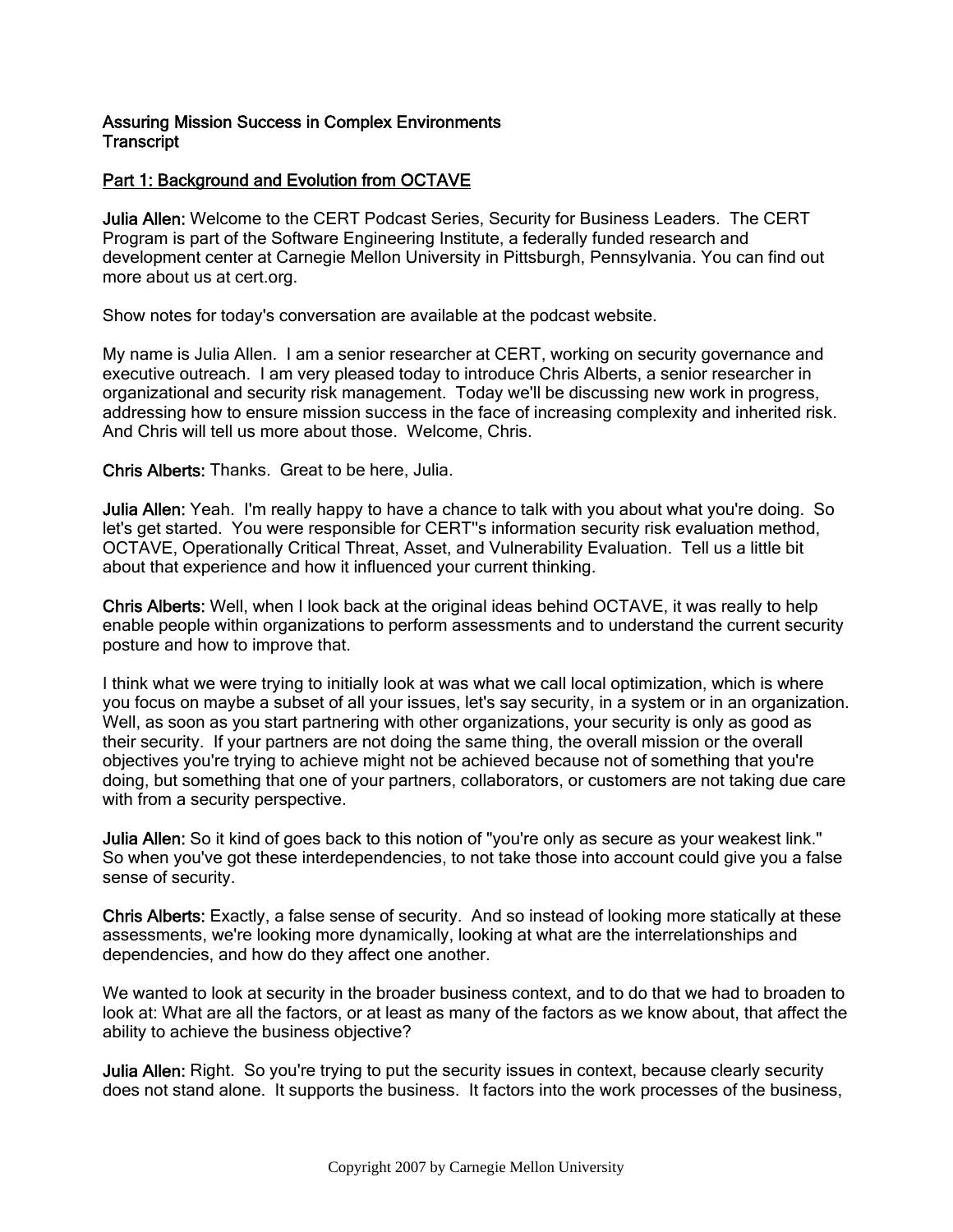the information flows of the business. So you're saying you need to take a broader set of considerations into account.

Chris Alberts: Yeah, exactly. And then what you can do is once you look at this broad picture, now you can start better allocating resources where they're most needed. And so this also starts making the case for security in many instances, because many organizations neglect security issues because they don't really make the connection back to the business.

Now what we can do is show them how neglecting important security issues may affect their ability to do whatever it is they're doing, such as if they're in a hospital, deliver healthcare to their patients. If they're building software systems, being able to build the systems, things like that.

Julia Allen: I know, because we've been arguing for a long time in our security governance work this whole notion of putting security in context, because if you can't describe it in a way that makes sense to the leaders of the organization in terms that are meaningful to them about the critical success factors for the business, then it's not apparent why they should necessarily invest.

#### Part 2: Assuring Mission Success

Chris Alberts: Yeah. What we're really looking at here is developing confidence in your ability to achieve your objectives. And we're focusing mostly at the local level of processes and programs that are distributed across multiple organizations. So an example we've worked with in the security area is incident management. You think about the ability to detect and then respond to incidents. Very often the people who run the call center operations are different from the people who monitor the networks for an organization, and they're different from people who actually do the response. And, in fact, often they're doing this all for, let's say, a government customer. So you have at least four players in this particular situation.

And so now what you have is a truly distributed environment that becomes fairly difficult to manage. We were getting some requests from people to say, "I'm not really sure that we're going to be able to respond when we have to."

Julia Allen: Right. Because I really don't have control over that whole process flow, or impose all those rules and responsibilities.

Chris Alberts: Right. And not only that, I'm getting all these different status reports, but I can't make any sense out of them because I really don't know how what one contractor is telling me relates to what another contractor is telling me. I don't have the big-picture view.

And so that's what we are trying to put together in this ability to assure mission success. Because what we're trying to do is give that manager or a group of managers some sense of confidence that they'll be able to do what they intend to do.

Julia Allen: Is there a particular way that that confidence can be expressed so that they can really understand what their exposure is?

Chris Alberts: Yeah. Normally, most managers understand at least the dimensions of success that they're looking for. In incident management, there is a quality of response. Are you doing the right things?

Julia Allen: Right.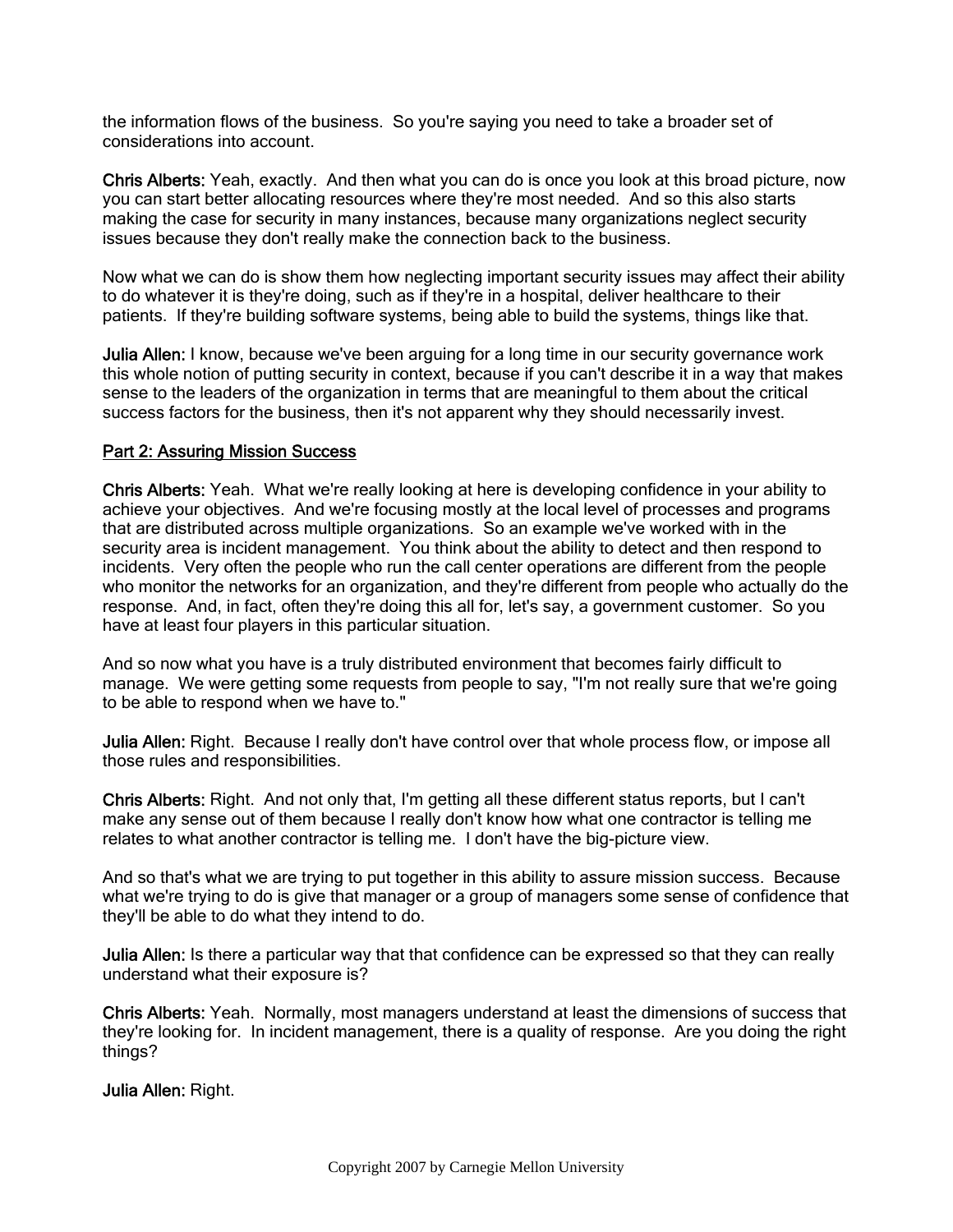Chris Alberts: What's the impact on your constituency? So they kind of have those dimensions understood.

Julia Allen: Right. In other words, I will know what good incident management is when I see it, because I have kind of this innate sense of what an acceptable level of performance is.

Chris Alberts: Right. So we start there, and what we have is a systematic way of breaking down those objectives, as we call them, or dimensions of success. And looking at what is the best-case scenario, what's the worst-case scenario for each of the objectives, and what are some scenarios in between. So what we start doing is having them think about: What is good performance? What's bad performance? What's acceptable, and what's not? So let's take the case of where we do five scenarios from best case to worst case. How many of those in-between scenarios are actually acceptable performance, and how many are not?

Julia Allen: So does this equate back to kind of notions of risk tolerance or risk threshold, this notion of acceptable and unacceptable?

Chris Alberts: We're looking more at the aggregate. We're not looking at individual risks. We may look at causal chains that create the outcome, but we're really looking at: What is the most likely or expected outcome? And also what are the range of outcomes that you can expect based on various conditions that you might encounter as you're trying to achieve your objectives? And so by doing that, then we can look at where your likely outcome is in relation to where you want to be. And now that gives us our gap that we can now start to look at improvement.

Julia Allen: Also, I've noticed in looking over some of your work you describe this concept of inherited risk. Can you say a little bit about that, because I think that is kind of a novel way to think about risk dimensions that maybe business leaders haven't considered before.

Chris Alberts: Yeah. That gets back to the notion that we're not working in isolation. We talked about incident management and working multiple contractors to manage incidents. And so the idea of inherited risk is that it gets back to the idea of local optimization that I talked about a little bit earlier. At some point you can improve your operations as much as you can. Depending on what your relationships, what your interfaces are, with your partners and collaborators, their actions are influencing your risk. So you're inheriting some amount of risk from what they are or are not doing.

Julia Allen: So sometimes we talk about this notion of upstream and downstream, like in the supply chain you've got providers giving you goods and services and information. And then similarly you're turning around and providing that to somebody else. So I assume you can inherit risk from your upstream, but you can also pass on risk to your downstream.

Chris Alberts: And we call that imposed risk. So you inherit an imposed risk, and so each link in the chain is receiving risk from upstream and giving risk from downstream. And as you look at any process, the risk is either amplified or dampened as it moves from point to point, because you can compensate for some amount of risk that you inherit, and maybe actually reduce it or dampen it. On the other hand, your local practices may actually amplify that risk.

Julia Allen: Right. They actually make it worse.

Chris Alberts: Make it worse. And so what happens is that you start looking, as risk flows through the process, you can now start looking at how it's either amplified or dampened, and if you have successive amplifications, it can start getting out of control. And that's when you get into a lot of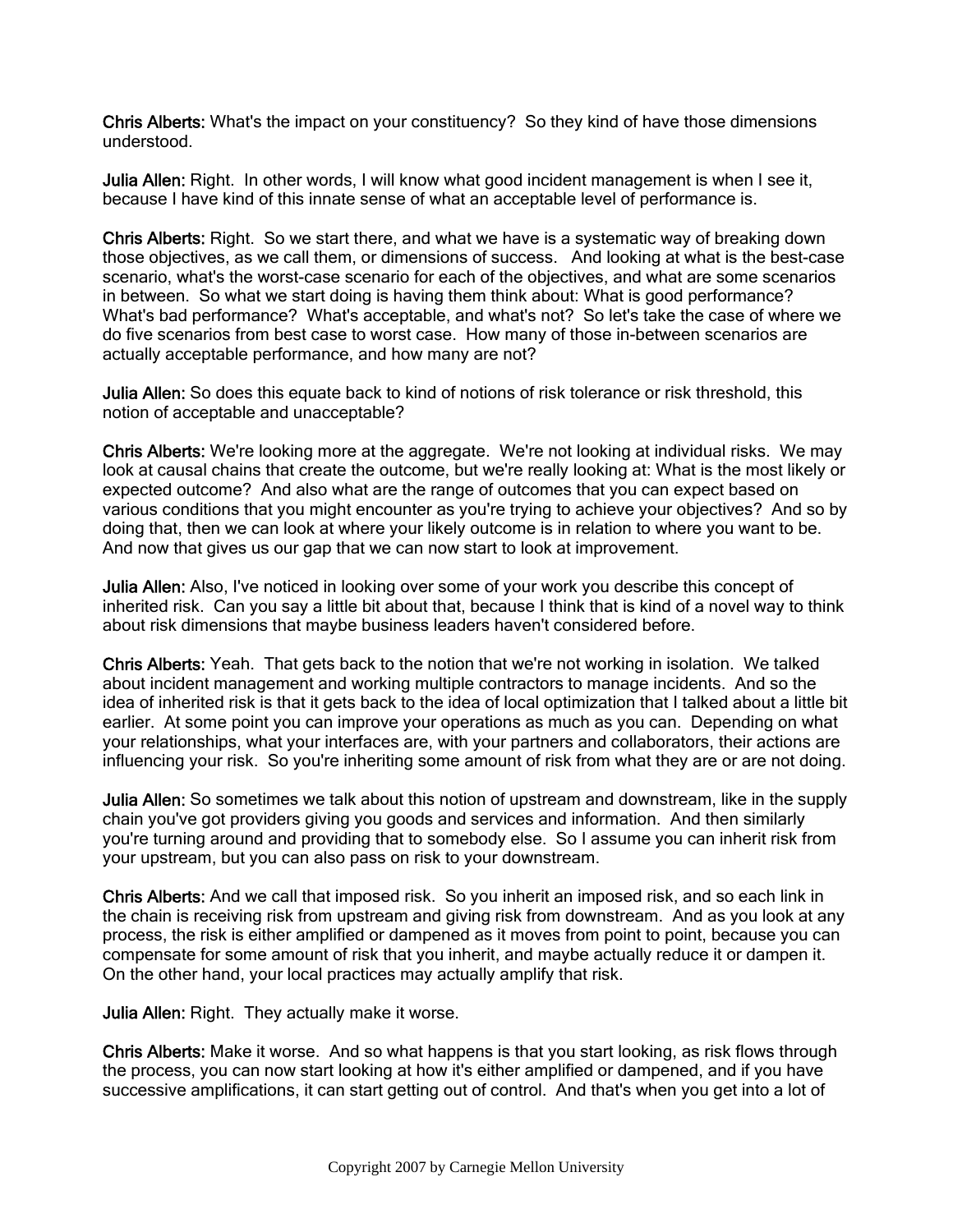problems with a lot of these distributed processes and programs, because there are no controls for the risk that is inherited and imposed throughout the chain.

## Part 3: Methods and Tools for Tackling Risk in Complex Environments

Julia Allen: So let's try and get, if we can, a little more tangible and maybe get into some arenas where you can actually say, "Okay, so you've got this incredibly complex arena that you're operating in and probably getting more complex every day. So what can business leaders really do?" So let's stay with your incident management example, and could you describe kind of in fairly simple terms how the methods that you're developing might help an organization who has upstream risk, has inherited risk, has the potential for imposed risk, and how they could use your methods to actually gain higher confidence that their incident management process is robust?

Chris Alberts: One of the things that we assume, and is a very safe assumption, is that people are doing some things in terms of their management of their process, management of their risk, being able to resolve and manage problems, and also managing the actual product or service that they're providing, as well. So they're doing things, but they're often disjoint.

Julia Allen: Right. And maybe stove-piped.

Chris Alberts: And stove-piped. And so what we're doing is we're actually creating a suite of tools that we're putting under the banner of what we call SEI MOSAIC, and that stands for Mission Oriented, Structured Analysis and Improvement Criteria. And that kind of takes and forces to come up with an integrated view of the objectives you're trying to achieve, and then look at how what you're doing——from a process perspective, a product or service perspective, and risk in a problem management perspective——how all those various things that you're doing affect the eventual outcome that you're trying to achieve.

In the area of incident management, what we do is take what you have, your current knowledge of the process, your current risks that you've identified, all kinds of documentation about what you're trying to achieve-

Julia Allen: Right. Maybe some of the roles and responsibilities that players in the process currently have.

Chris Alberts: Exactly. And we take all that information, talk to people about what's actually going on in these processes and look at the deviation from what's documented versus what people are actually doing, and then put this big- picture view together that says, "Here's where you are in relation to where you want to be."

So in terms of the incident management example I talked about before, we'll look at what the call center's doing, what their practices are, look at the documentation, see what their risks are, and we'll do that for each of the players involved, so the people doing the monitoring of the networks, the people who actually do the response, the people from the customer side. And so now what we can start doing is putting together that big picture of how do all these different parts play together.

Julia Allen: So in the case of your methods of the MOSAIC approach or the tools that you have within that tool suite, how would you help an organization solve that particular problem?

Chris Alberts: We've designed something we are calling the mission diagnostic protocol. I often refer to it as just the mission diagnostic, that's really kind of a setup of roughly ten indicators that we tailor to any specific situation that we're looking at. So it's not always the same ten indicators.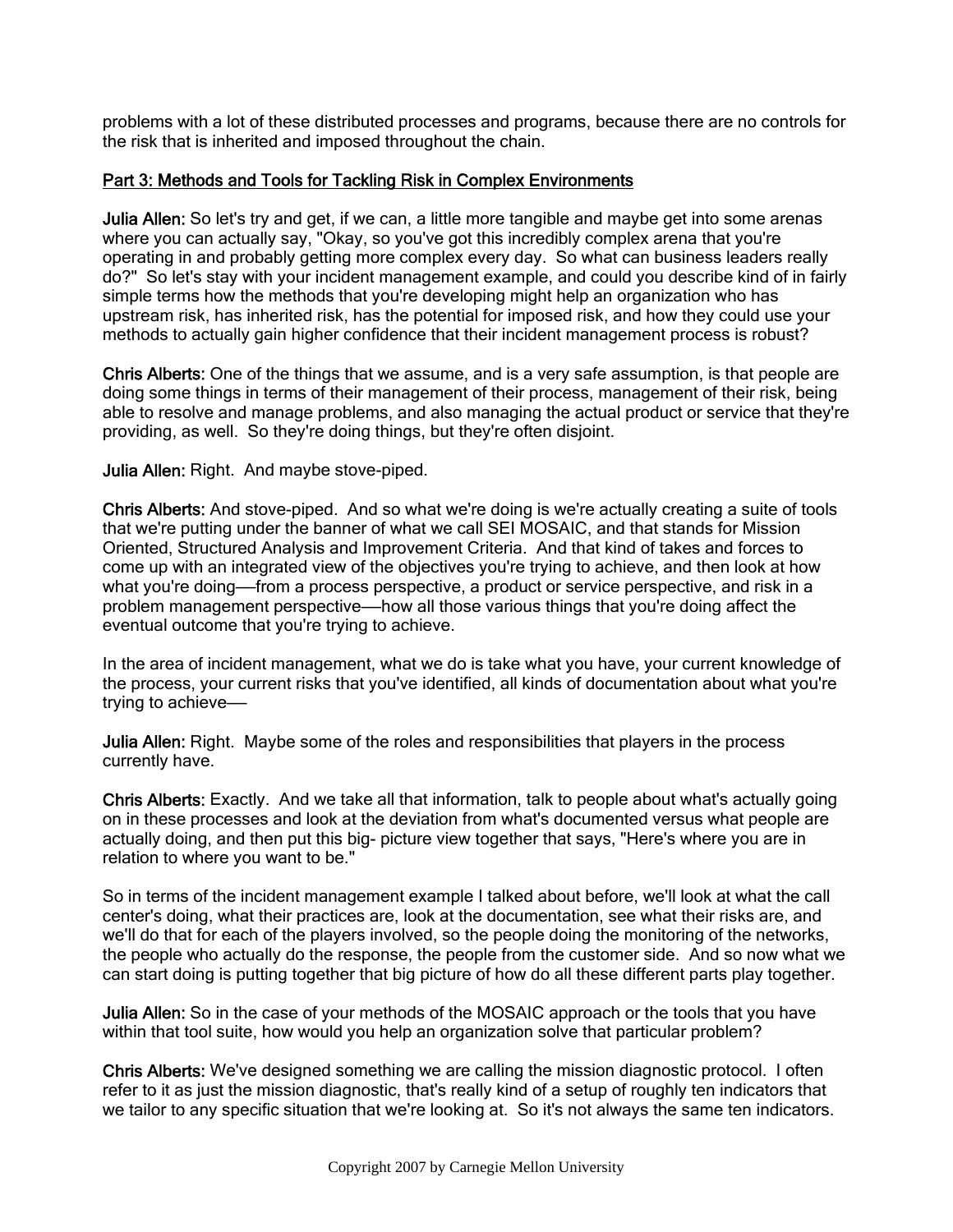If you're looking at security incident management, that's different than if you're looking at investing in technology, for instance.

Julia Allen: So in the case of incident management, what might be an example of an indicator, just so I can better understand what those are?

Chris Alberts: We would be looking there at indicators related to how the process is working. So we would look at things like, "Is there a design for the process?" "Are risks being managed?" "Are stakeholder pressures affecting the way that you're doing your work?" Another one might be, "Is your mission explicitly defined?" So by a number of simple questions, you can kind of get a gauge for the general health of what you're doing. So you can determine whether you're reasonably good, very good, or poor.

Julia Allen: So that helps focus where the attention needs to be applied for improvement.

Chris Alberts: You can start looking for gaps at the local level, and then you also, if you look at this across the whole end-to-end process, you could look at the things that you might not see at the local level that kind of become apparent at the end-to-end process. I'll give you an example of that. In one of our pilots, the different groups were actually working towards objectives that were actually running counter to each other.

Julia Allen: So they were kind of at cross purposes and probably didn't even realize it.

Chris Alberts: Exactly. And so it wasn't until we looked at the end-to-end process that that particular issue came up. And if that didn't get fixed there was no hope for them to actually work together and actually achieve the mission, because they were kind of working at these cross purposes that affected their ability to achieve their mission.

Julia Allen: So it sounds like you'd want to take a look at this assuring mission success approach, and maybe even use it while you're considering a new project or a new initiative or a new process, to help you construct that approach with the potential for higher confidence in the outcome. Is that reasonable?

Chris Alberts: Exactly. It's a life cycle approach that you can start at the very beginning, when you're first making choices about, "What's our mission, what kind of staffing are we going to need?" A lot of the risk, whether it's a development project or an operational process like the incident management, is that a lot of the decisions that were made early in the life cycle regarding scope of the work that they're doing, how much funding——

## Julia Allen: Requirements.

Chris Alberts: Requirements, and all of that, affects what happens in the field. But once you get to the field, it's very hard to go back and change those things. And the other thing, we have other, more sophisticated tools that actually kind of build into current process management techniques, such as workflow diagramming. And we have a way of taking a technique called MAAP, which is Mission Assurance Analysis Protocol, which actually takes a workflow and where we can actually create a risk causal chain to look how risk flows from the beginning to the end of the process.

Julia Allen: At each step and where risk is maybe being created at one step and being handed off to the next.